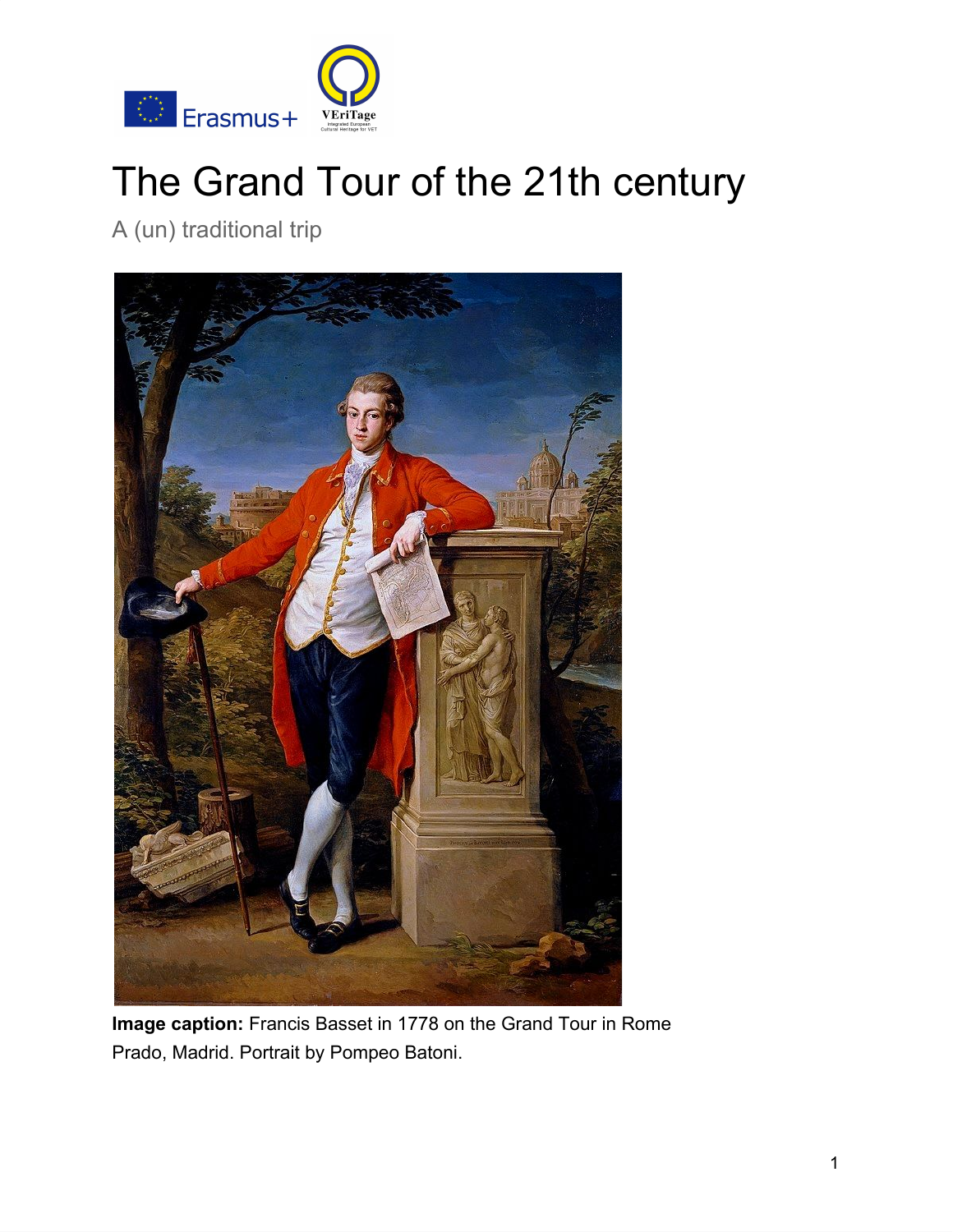

# Index

| <b>General overview</b>           | $\mathbf{2}$ |
|-----------------------------------|--------------|
| Let's plan our Grand (local) Tour | 3            |
| <b>Activity overview</b>          | 3            |
| Descriptive activity sheet        | 4            |
| Stage 1                           | 4            |
| Stage 2                           | 5            |
| Stage 3                           | 6            |
| Stage 4                           | 7            |
| My extended home map: Europe      | 7            |
| <b>Activity overview</b>          | 7            |
| <b>Resources</b>                  | 9            |
| Let's plan our Grand (local) Tour | 9            |
| My extended home map: Europe      | 9            |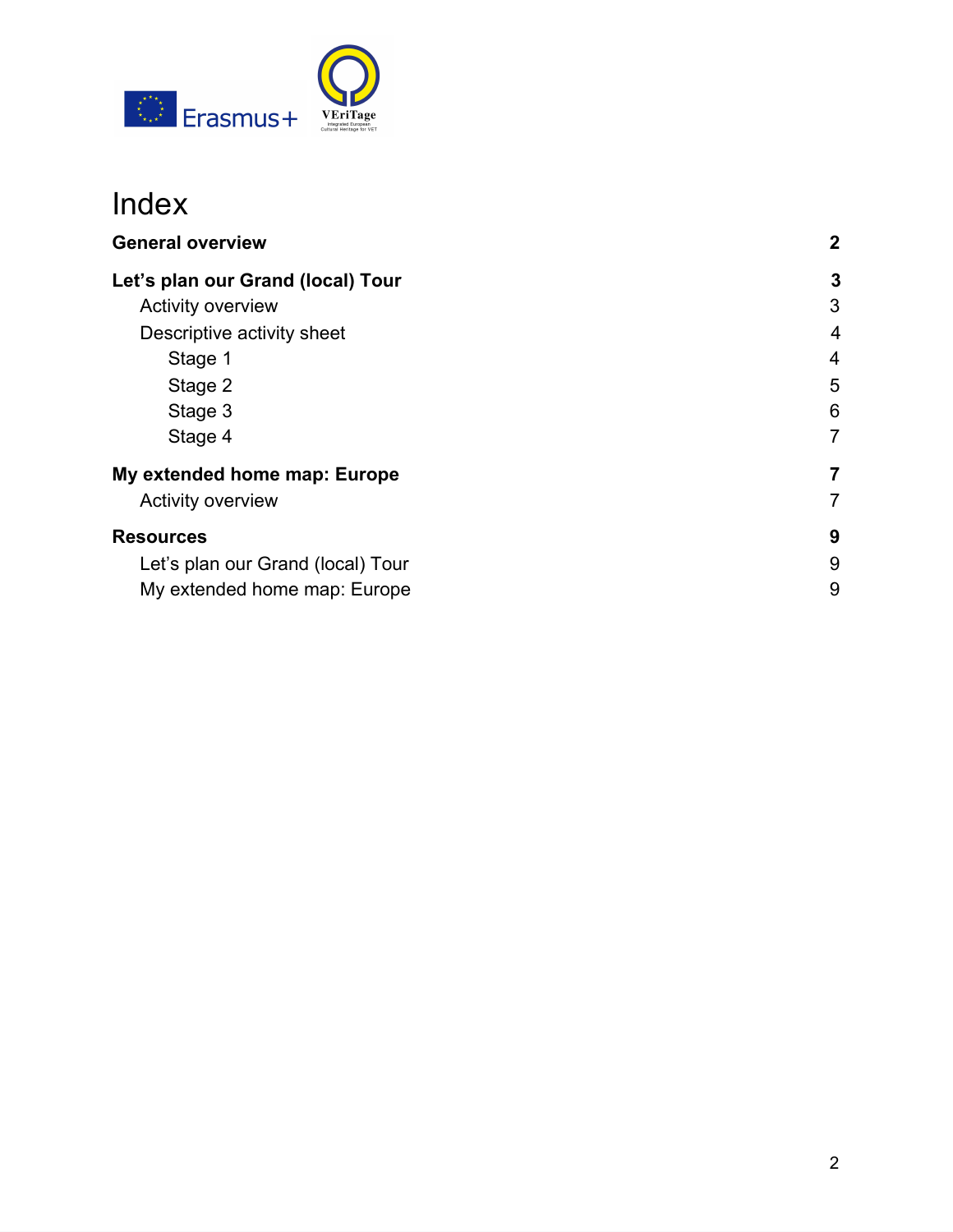

# General overview

The context of this exercise is inspired by the concept of the Grand Tour, a term that refers to the European tour that the young people belonging to the aristocracy, in particular English, did, as a path of personal and cultural formation, in the seventeenth and eighteenth centuries. A fundamental destination of the Grand Tour in the eighteenth century and then again in the nineteenth century was Italy, with its cities of art, archaeological remains and art and antique collections.

Starting from this idea, the activity guides the students in the design of their own ideal contemporary Grand Tour and suggests the creation of other possible maps by proposing the use of a digital tool that many young people know and that they can better appreciate through the creation of original content.

The exercise presents in detail one activity and design one more that teachers and trainers will be able to finalise following the model.

# <span id="page-2-0"></span>Let's plan our Grand (local) Tour

### <span id="page-2-1"></span>Activity overview

The activity encourages students to make a journey through time to discover the Grand Tour: an educational "rite of passage" and a social phenomenon of which we can find an echo in many contemporary European mobility projects for young people. Starting from this in-depth analysis, the activity asks students to reflect on the value of travel as a means to broaden their horizons, learn about the language, architecture, geography and culture of other countries and asks them to identify, through an exchange of ideas among peers, the places or experiences of the contemporary that allow us to understand the fundamental value of Europe and its cultural heritage.

As a final product, the activity asks the students to design and create, a digital map that represents the basic elements of their personal Grand Tour starting from local level at first, within the first activity, and then at European level, within the proposal of additional activity: all using a tool - Google My Maps - for the creation and social sharing of personal maps .

The activity has been designed for VET students of the tourism sector.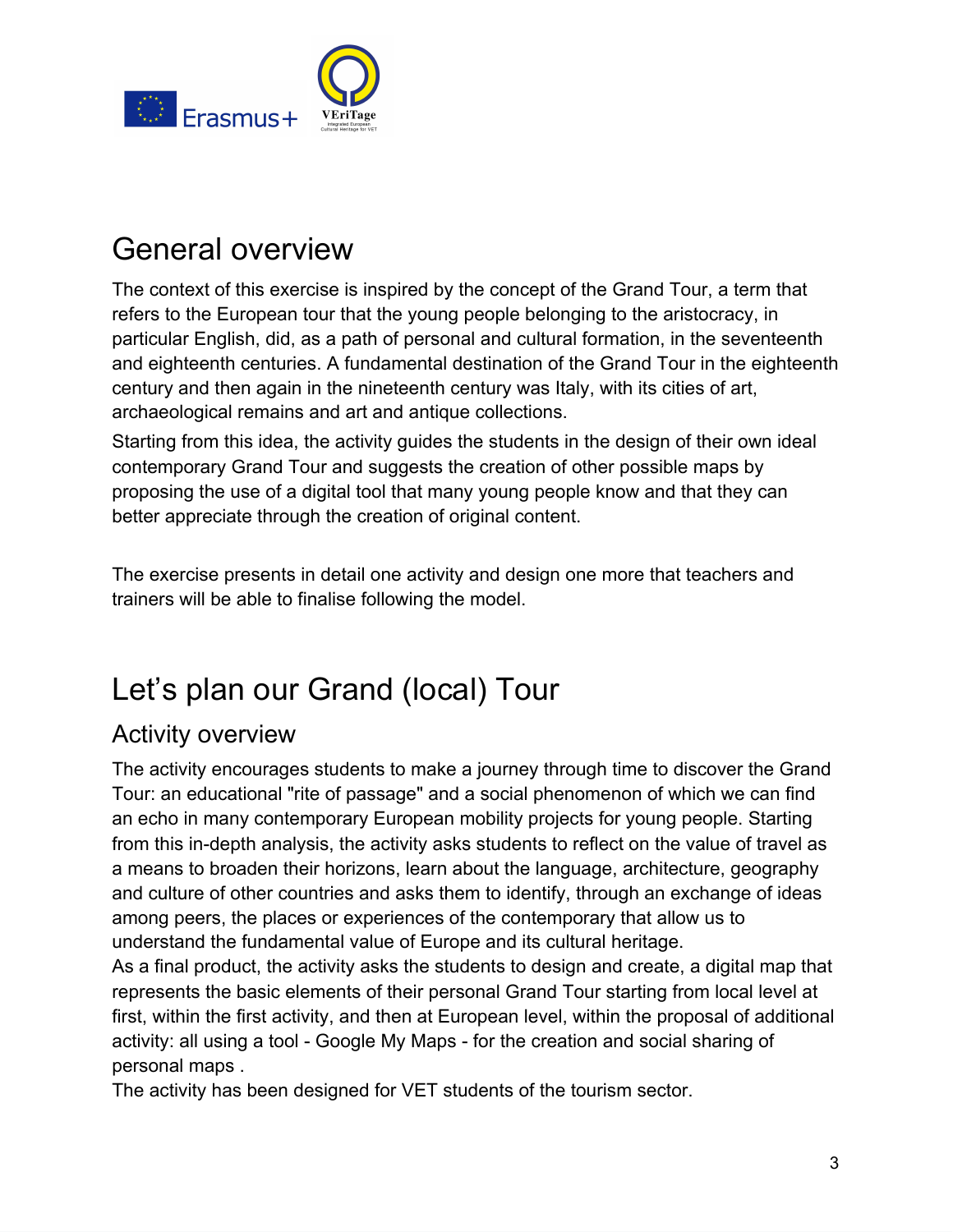

#### **Final product**

• Digital map by Google My map

#### **Specific knowledge**

- Historical significance of the Grand Tour
- Google My Maps

#### **Level of difficulty**

The exercise, as a whole, has a medium-low level of difficulty as it presupposes a basic entry level for the skills and knowledges on which it works:

- Multilingual competence
- Literacy
- Cultural awareness and expression
- Digital competence
- Entrepreneurship competenc**e**

### <span id="page-3-0"></span>Descriptive activity sheet

#### <span id="page-3-1"></span>Stage 1

#### **Description**

Present the subject to your class by exploring the significance of the 17th and 18th century Grand Tour. As an example, we suggest you use the content presented by [ThoughCo](https://www.thoughtco.com/grand-tour-of-europe-1435014) and the interview to Paul Stock - [International History department of the](https://artsandculture.google.com/project/street-view) [London School of Economics and Political Science \(LSE\).](https://artsandculture.google.com/project/street-view)

Divide the class in small groups and ask your students to make a brainstorming and write down all the ideas coming to their mind when they connect the words "cultural heritage" to:

- their town
- their region
- their country

Invite each group to select three or four items and present them to the class, explaining the reasons for their choice.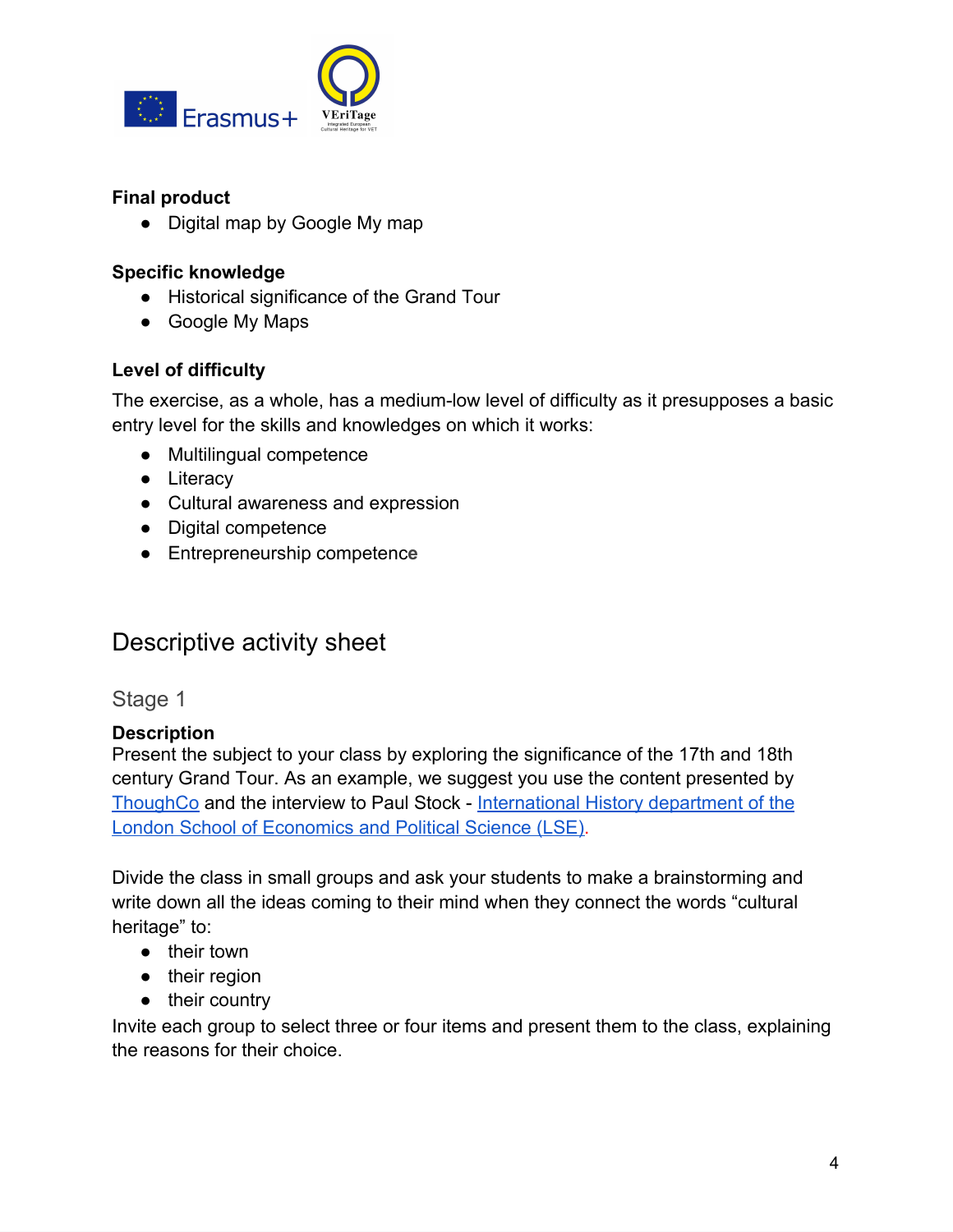

#### **Note**

Brainstorming is a process for generating creative ideas and solutions through intensive and freewheeling group discussion. Every participant is encouraged to think aloud and suggest as many ideas as possible, no matter seemingly how outlandish or bizarre.

#### **Objectives**

- Increase students' ability to understand spoken messages, to read and understand texts in English.
- Increase students' skills to communicate both orally and in writing in a variety of situations and to monitor and adapt their own communication to the requirements of the situation (Literacy).
- Increase students' skills of critical thinking (Literacy).
- Increase students' understanding of their own developing identity and cultural heritage within a world of cultural diversity and how arts and other cultural forms can be a way to both view and shape the world (Cultural awareness and expression).

#### **Key competences**

- Multilingual competence
- Literacy
- Cultural awareness and expression

#### **Resources**

- Teacher contact person for the activity
- The group of teachers that we suggest is also composed of: teachers of the linguistic axis; teacher of the historical and social axis.
- Equipment: pen and pencil; Internet connection, computer.

#### **Duration**

- 60 minutes presentation of issue and resources
- 60 minutes creation of a short summary text

<span id="page-4-0"></span>Stage 2

#### **Description**

Present Google My Map to your student.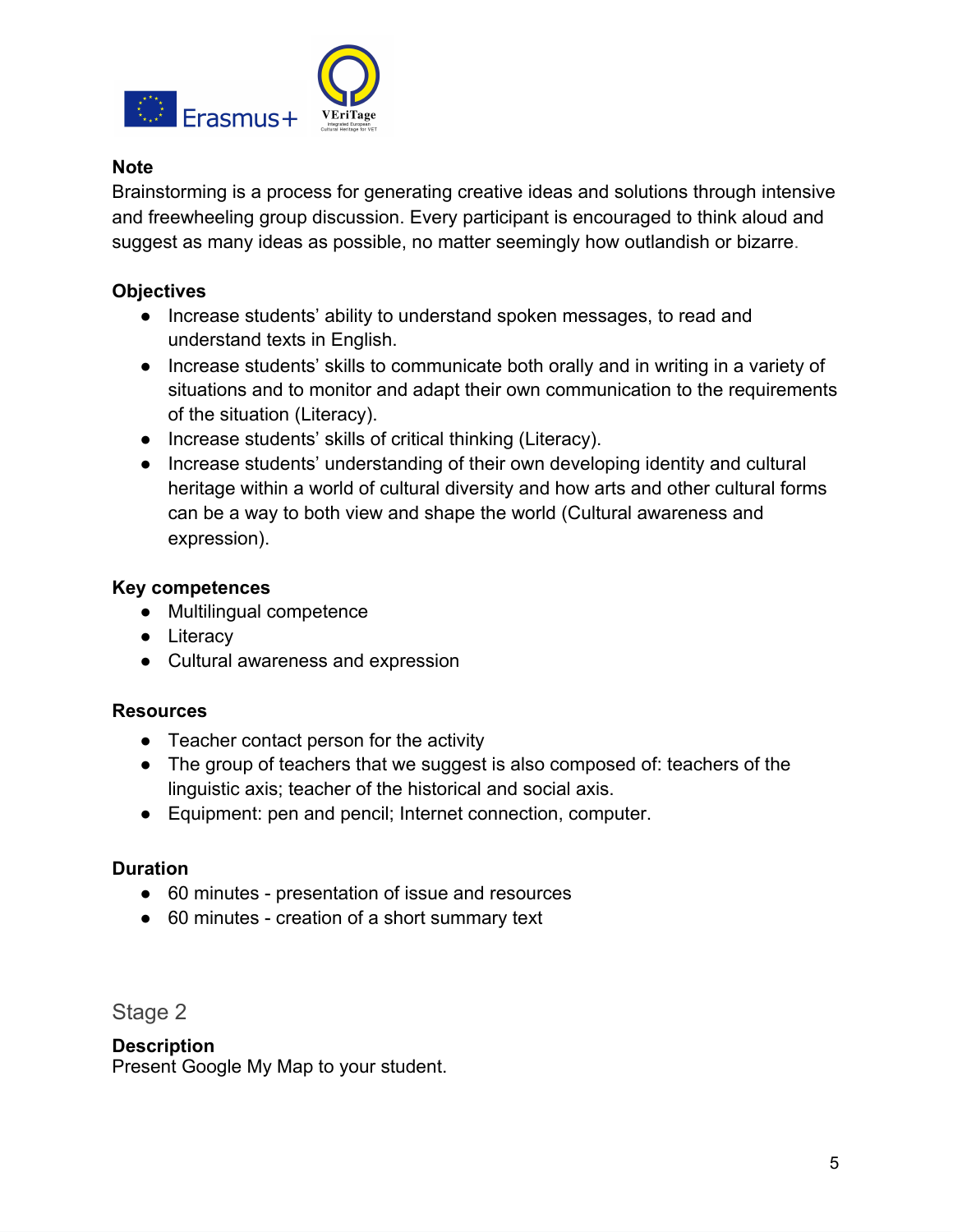

Google Maps is a tool that allows the creation and publication of custom maps. For precise instructions on how to set up a map, please visit the **[Google support](https://support.google.com/mymaps/?hl=en#topic=3188329)** dedicated toMy Maps. For more information you can search the many tutorials available on youtube.

Then ask your students' groups to:

- collect specific info on each selected element they presented to the class
- create their own map using Google My Map as a tool for representing and sharing the places that are part of their cultural heritage, from a "local" perspective.

#### **Objectives**

- Increase students' abilities to distinguish and use different types of sources, to search for, collect and process information, to use aids, and to formulate and express one's oral and written arguments in a convincing way appropriate to the context (Literacy).
- Increase students' ability to use digital technologies to collaborate with others, and creativity towards personal, social or commercial goals (Digital competence).
- Increase students' understanding of how digital technologies can support communication, creativity and innovation, and be aware of their opportunities, limitations, effects and risks (Digital competence).

#### **Key competence**

- Literacy
- Digital competence

#### **Resources**

- Teacher contact person for the activity
- The group of teachers that we suggest is also composed of: technicians.
- Equipment: Internet connection, computers, a video projector.

#### **Duration**

- 30 minutes Google My Map presentation
- 60 minutes data collection and map creation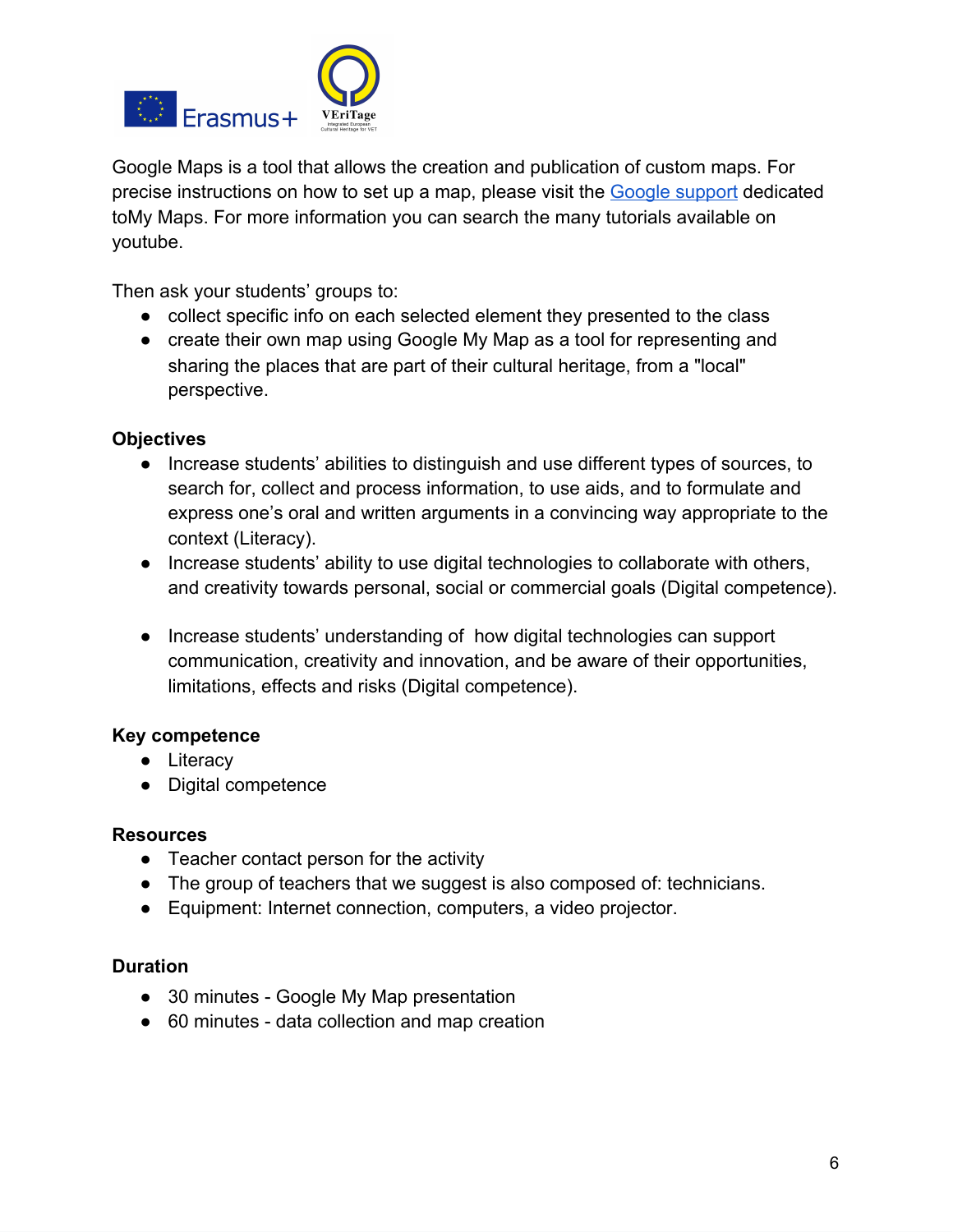

#### <span id="page-6-0"></span>Stage 3

#### **Description**

The activity is for small groups.

Invite your students' single groups to present their own map to the class.

#### **Objectives**

• Increase the students' skills to communicate both orally and in writing in a variety of situations and to monitor and adapt their own communication to the requirements of the situation (Literacy).

#### **Key competence**

● Literacy

#### **Resources**

- Teacher contact person for the activity.The group of teachers that we suggest is also composed of: teachers of the linguistic axis.
- Internet connection, computer, video projector

#### **Duration**

● 5 minutes for each presentation

#### <span id="page-6-1"></span>Stage 4

#### **Description**

This phase is for the whole class.

Together with your students contact the local tourism office and present the work as a communication product to promote the area. In carrying out this activity, ask students to write a short presentation of the activity and its results, stressing its relevance to the local context.

#### **Objectives**

- Increase students' ability to effectively communicate and negotiate with others, and to cope with uncertainty, ambiguity and risk as part of making informed decisions is essential (Entrepreneurship competence).
- Increase students' knowing that there are different contexts and opportunities for turning ideas into action in personal, social and professional activities, and an understanding of how these arise (Entrepreneurship competence).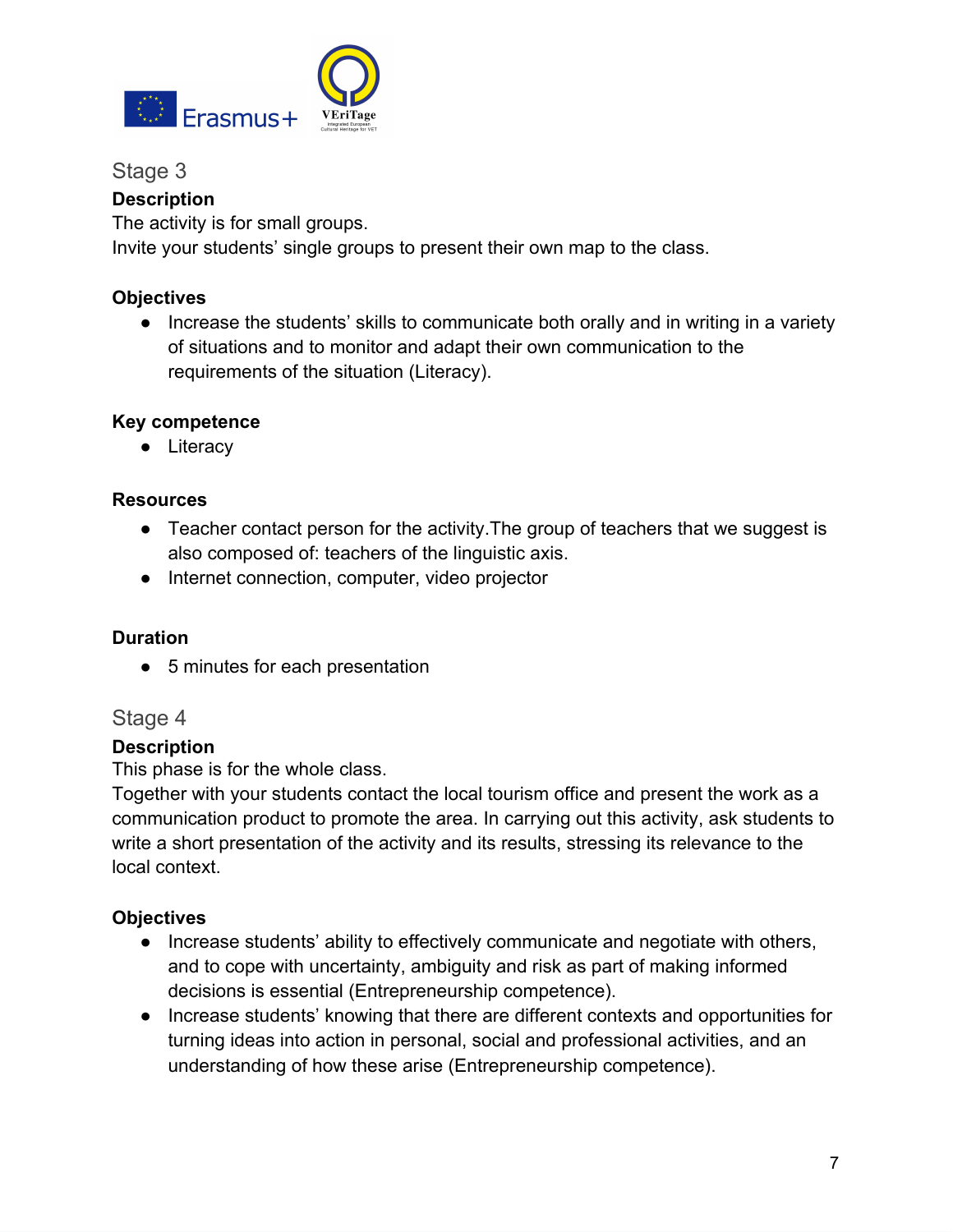

#### **Key competences**

● Entrepreneurship competence

#### **Resources**

● Teacher contact person for the activity

#### **Duration**

.

● The required time can't be foreseen as it depends on external elements.

# <span id="page-7-0"></span>My extended home map: Europe

### <span id="page-7-1"></span>Activity overview

The proposed method and tool can be used to create many different types of maps. The activity we proposed, as an example, asks students to design and create a map for the discovery and promotion of places, events and experiences that best describe the cultural heritage of Europe

The suggested steps of the activity are the following:

- Guide your students to make a brainstorming and write down all the ideas coming to their mind when they connect the words "cultural heritage" to Europe
- Ask the students to select four/five elements out of this list and collect some more specific info on each selected element.
- Divide the class in small groups and quide your students to create a map representing the selected elements using Google My Map. You can help them with the exploration within [Google Arts&Culture](https://artsandculture.google.com/)
- Ask each group to present the map to the class.

### Example

Just as an example here is one picture from a map we created to represent the [VERITAGE team](https://www.google.com/maps/d/viewer?hl=it&mid=1HnrBy8DOxzR38WnjN2wAPqmbv4veAVwm&ll=47.97300679913293%2C11.898487550000027&z=4)[.](https://www.google.com/maps/d/viewer?hl=it&mid=1HnrBy8DOxzR38WnjN2wAPqmbv4veAVwm&ll=41.054177868109136%2C25.44772626625692&z=3)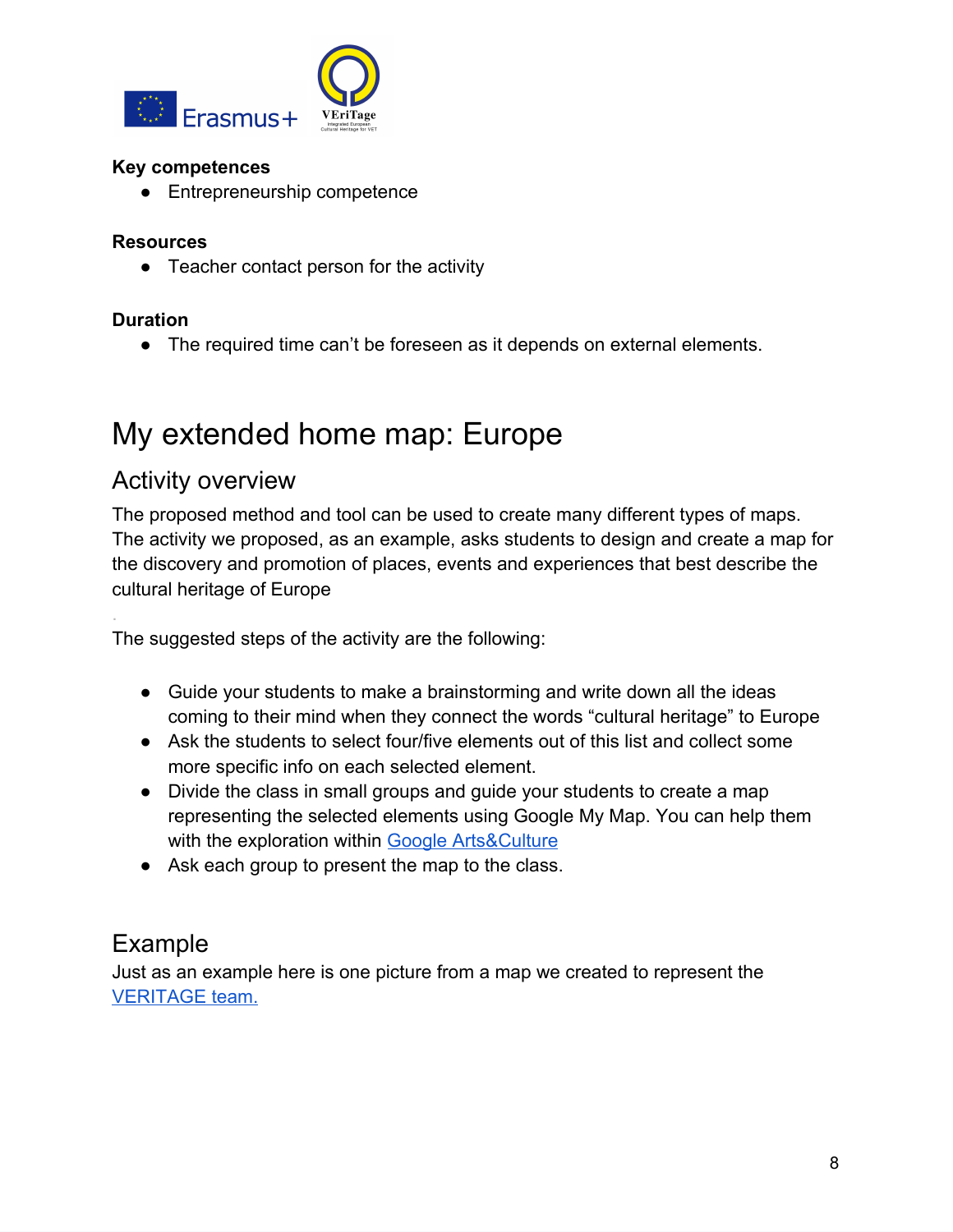



**Image caption:** the screenshot is from our example map: we titled it, added a short description of the partners of the VERITAGE team. Each of them is enriched by pictures and info.

# <span id="page-8-0"></span>**Resources**

### <span id="page-8-1"></span>Let's plan our Grand (local) Tour

- To read more on the Grand Tour, explore the following sources: <https://www.thoughtco.com/grand-tour-of-europe-1435014>(Rosenberg, Matt. "Grand Tour of Europe." ThoughtCo, Jan. 12, 2019, thoughtco.com/grand-tour-of-europe-1435014). ThoughtCo is a premier reference site with a 20+ year focus on expert-created education content. In 2018, ThoughtCo received a Communicator Award in the General Education category and a Davey Award in the Education category.
- Dr Paul Stock from the International History department of the London School of Economics and Political Science (LSE) [looks](https://www.youtube.com/watch?v=oJ3DgrGswxg) at how the Grand Tour of the 17th, 18th and 19th century has helped define holidaymaking today. He contends that the history of going on holiday reveals important things about us, not least the UK's complicated relationship with Europe.